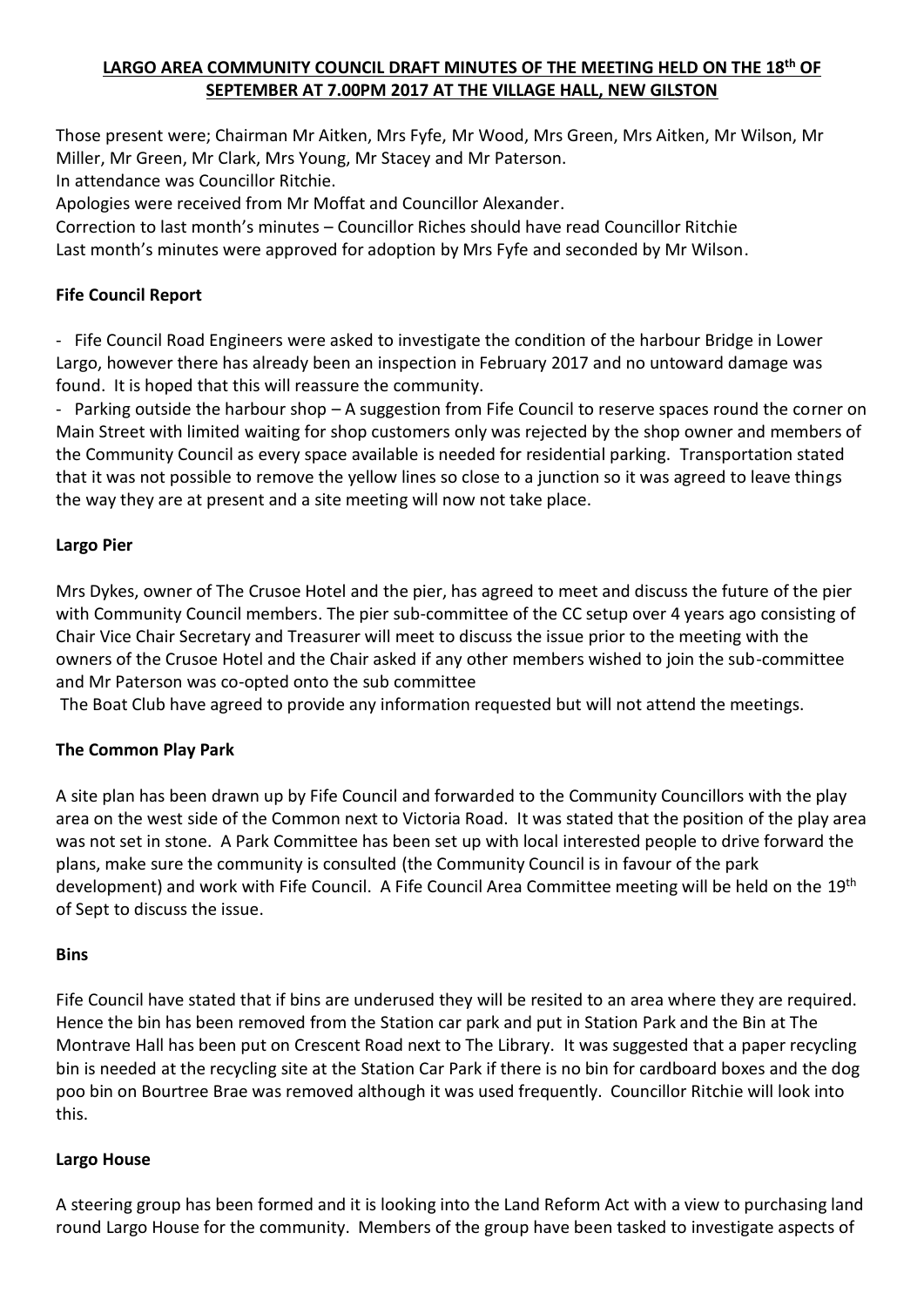the project which they have experience in e.g. horticulture and will report back to the next meeting. There will be nothing of significance to report to the Community Council for at least two months, at which time any development will be reported.

### **Footbridge at The Mill, Lundin Links**

The bridge has been deemed unsafe due to a handrail being unattached and a support beam having been washed away. Although ownership of the bridge is uncertain Fife Council are willing to take on the responsibility of the repairs and as it is a public right of way and well used as a safe route to the primary school the Council will carry out repairs with due diligence. The Community Council stressed the importance of speed when carrying out the necessary repairs. The example of the footbridge in Keil's Den was voiced as an example of quality work in an inaccessible site.

### **Dumbarnie Links**

A scoping study is being carried out by ITP Energize on an area of links at Dumbarnie with a view to creating a golf course. The area does not include the SSSI site and it has been stated that no housing or hotels would be built on site. Two public consultation exercises are to be held on the  $26<sup>th</sup> - 30<sup>th</sup>$  of October in The Old Manor, Lundin Links and The Montrave Hall on Monday  $3<sup>rd</sup>$  of October at the monthly Community Council meeting. Plans for the golf course are available on the Fife Council Planning web site. There will be a presentation at the next Community Council meeting.

### **Correspondence**

- Mr McBride, Cupar Road, wrote to the Community Council with grave concerns over the proposal by 'Galliford Try' to erect a telephone mast at the telephone exchange next to his house. Several residents of Penrice Park have also objected. Mr Wood will write to the company and ask for more information but as Statutory Consultees we have to reserve comment until the Planning Application has been submitted. - Robert Palmer -Artist- has written to the Community Council to remind us that it is 300 years since the publication of Robinson Crusoe and he has been commissioned to carryout commemoration work.

- A Lower Largo resident wrote to complain about the low level, late night helicopter flights. We have little information, however the exercise taking place is due to stop on Sat  $23^{rd}$  of Sept.

#### **Lundin Links Hotel**

There has been very little improvement on the site since we requested the area be weed killed and tidied up. Another request will be made. There is also a problem of the alarm going off with no one responding, which is an annoyance for people staying nearby.

A meeting was arranged with Councillor Davidson but due to possible confusion this has to be rearranged.

# **Planning**

- 1a North Feus, Upper Largo – New Shed and fencing – No objection.

- 3 Cottage, Pratis Farm – Creation of field gate onto the main Kennoway to Cupar Road – Fife Council Roads should ensure the planned exit is safe.

- Homelands, Lundin Links – 5 lodges on the site of the original Homelands House. Plans are available to view at Homelands Centre on Links Road. The plans should be available for the Community Council to discuss at the next meeting.

#### **Core Paths**

The local core paths need cutting to ensure accessibility.